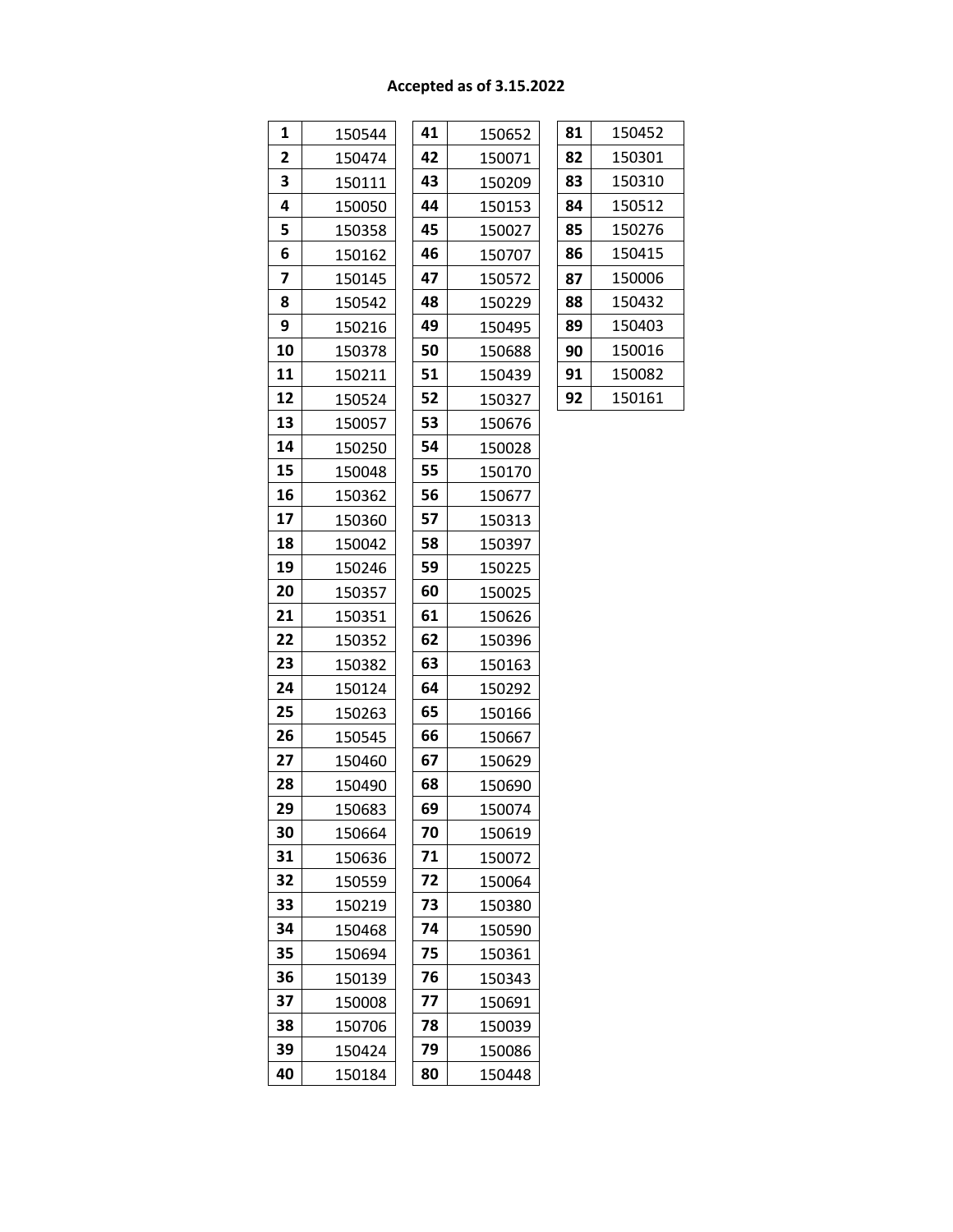| 1              | 150509 | 46 | 150630 | 91  | 150149 | 136 | 150018 | 181 | 150467 | 226 | 150236 |
|----------------|--------|----|--------|-----|--------|-----|--------|-----|--------|-----|--------|
| $\overline{2}$ | 150001 | 47 | 150094 | 92  | 150345 | 137 | 150580 | 182 | 150665 | 227 | 150603 |
| 3              | 150034 | 48 | 150085 | 93  | 150421 | 138 | 150416 | 183 | 150613 | 228 | 150689 |
| 4              | 150024 | 49 | 150406 | 94  | 150562 | 139 | 150190 | 184 | 150151 | 229 | 150063 |
| 5              | 150068 | 50 | 150376 | 95  | 150623 | 140 | 150142 | 185 | 150426 | 230 | 150200 |
| 6              | 150110 | 51 | 150104 | 96  | 150347 | 141 | 150249 | 186 | 150138 | 231 | 150148 |
| 7              | 150499 | 52 | 150640 | 97  | 150201 | 142 | 150696 | 187 | 150637 | 232 | 150015 |
| 8              | 150108 | 53 | 150601 | 98  | 150493 | 143 | 150477 | 188 | 150227 | 233 | 150178 |
| 9              | 150040 | 54 | 150049 | 99  | 150344 | 144 | 150315 | 189 | 150520 | 234 | 150377 |
| 10             | 150242 | 55 | 150052 | 100 | 150122 | 145 | 150062 | 190 | 150075 | 235 | 150516 |
| 11             | 150076 | 56 | 150575 | 101 | 150214 | 146 | 150096 | 191 | 150056 | 236 | 150427 |
| 12             | 150442 | 57 | 150589 | 102 | 150191 | 147 | 150450 | 192 | 150119 | 237 | 150674 |
| 13             | 150367 | 58 | 150117 | 103 | 150252 | 148 | 150088 | 193 | 150003 | 238 | 150583 |
| 14             | 150224 | 59 | 150097 | 104 | 150069 | 149 | 150081 | 194 | 150011 | 239 | 150502 |
| 15             | 150014 | 60 | 150366 | 105 | 150215 | 150 | 150155 | 195 | 150302 | 240 | 150073 |
| 16             | 150579 | 61 | 150167 | 106 | 150675 | 151 | 150264 | 196 | 150401 | 241 | 150712 |
| 17             | 150304 | 62 | 150431 | 107 | 150480 | 152 | 150531 | 197 | 150303 | 242 | 150714 |
| 18             | 150308 | 63 | 150005 | 108 | 150407 | 153 | 150033 | 198 | 150060 | 243 | 150715 |
| 19             | 150297 | 64 | 150177 | 109 | 150179 | 154 | 150588 | 199 | 150457 | 244 | 150722 |
| 20             | 150365 | 65 | 150044 | 110 | 150405 | 155 | 150611 | 200 | 150680 | 245 | 150735 |
| 21             | 150228 | 66 | 150515 | 111 | 150513 | 156 | 150388 | 201 | 150423 | 246 | 150740 |
| 22             | 150322 | 67 | 150244 | 112 | 150159 | 157 | 150454 | 202 | 150639 | 247 | 150741 |
| 23             | 150267 | 68 | 150659 | 113 | 150192 | 158 | 150349 | 203 | 150222 | 248 | 150754 |
| 24             | 150359 | 69 | 150137 | 114 | 150549 | 159 | 150491 | 204 | 150144 | 249 | 150755 |
| 25             | 150472 | 70 | 150037 | 115 | 150598 | 160 | 150325 | 205 | 150418 | 250 | 150757 |
| 26             | 150666 | 71 | 150617 | 116 | 150489 | 161 | 150525 | 206 | 150547 | 251 | 150763 |
| 27             | 150031 | 72 | 150546 | 117 | 150700 | 162 | 150662 | 207 | 150113 | 252 | 150764 |
| 28             | 150594 | 73 | 150234 | 118 | 150684 | 163 | 150131 | 208 | 150126 | 253 | 150767 |
| 29             | 150523 | 74 | 150095 | 119 | 150435 | 164 | 150456 | 209 | 150555 | 254 | 150774 |
| 30             | 150058 | 75 | 150391 | 120 | 150187 | 165 | 150711 | 210 | 150120 | 255 | 150795 |
| 31             | 150134 | 76 | 151998 | 121 | 150560 | 166 | 150336 | 211 | 150083 | 256 | 150799 |
| 32             | 150481 | 77 | 150624 | 122 | 150410 | 167 | 150656 | 212 | 150679 | 257 | 150803 |
| 33             | 150609 | 78 | 150218 | 123 | 150247 | 168 | 150422 | 213 | 150593 | 258 | 150805 |
| 34             | 150196 | 79 | 150156 | 124 | 150685 | 169 | 150013 | 214 | 150329 | 259 | 150808 |
| 35             | 150255 | 80 | 150471 | 125 | 150173 | 170 | 150099 | 215 | 150102 | 260 | 150809 |
| 36             | 150186 | 81 | 150318 | 126 | 150605 | 171 | 150584 | 216 | 150600 | 261 | 150810 |
| 37             | 150287 | 82 | 150530 | 127 | 150091 | 172 | 150194 | 217 | 150000 | 262 | 150811 |
| 38             | 150386 | 83 | 150114 | 128 | 150487 | 173 | 150316 | 218 | 150195 | 263 | 150815 |
| 39             | 150172 | 84 | 150644 | 129 | 150054 | 174 | 150188 | 219 | 150061 | 264 | 150822 |
| 40             | 150577 | 85 | 150404 | 130 | 150098 | 175 | 150660 | 220 | 150595 | 265 | 150824 |
| 41             | 150692 | 86 | 150550 | 131 | 150606 | 176 | 150698 | 221 | 150282 | 266 | 150825 |
| 42             | 150455 | 87 | 150121 | 132 | 150615 | 177 | 150374 | 222 | 150412 | 267 | 150829 |
| 43             | 150597 | 88 | 150702 | 133 | 150238 | 178 | 150582 | 223 | 150461 | 268 | 150830 |
| 44             | 150272 | 89 | 150055 | 134 | 150136 | 179 | 150363 | 224 | 150564 |     |        |
| 45             | 150169 | 90 | 150648 | 135 | 150576 | 180 | 150289 | 225 | 150183 |     |        |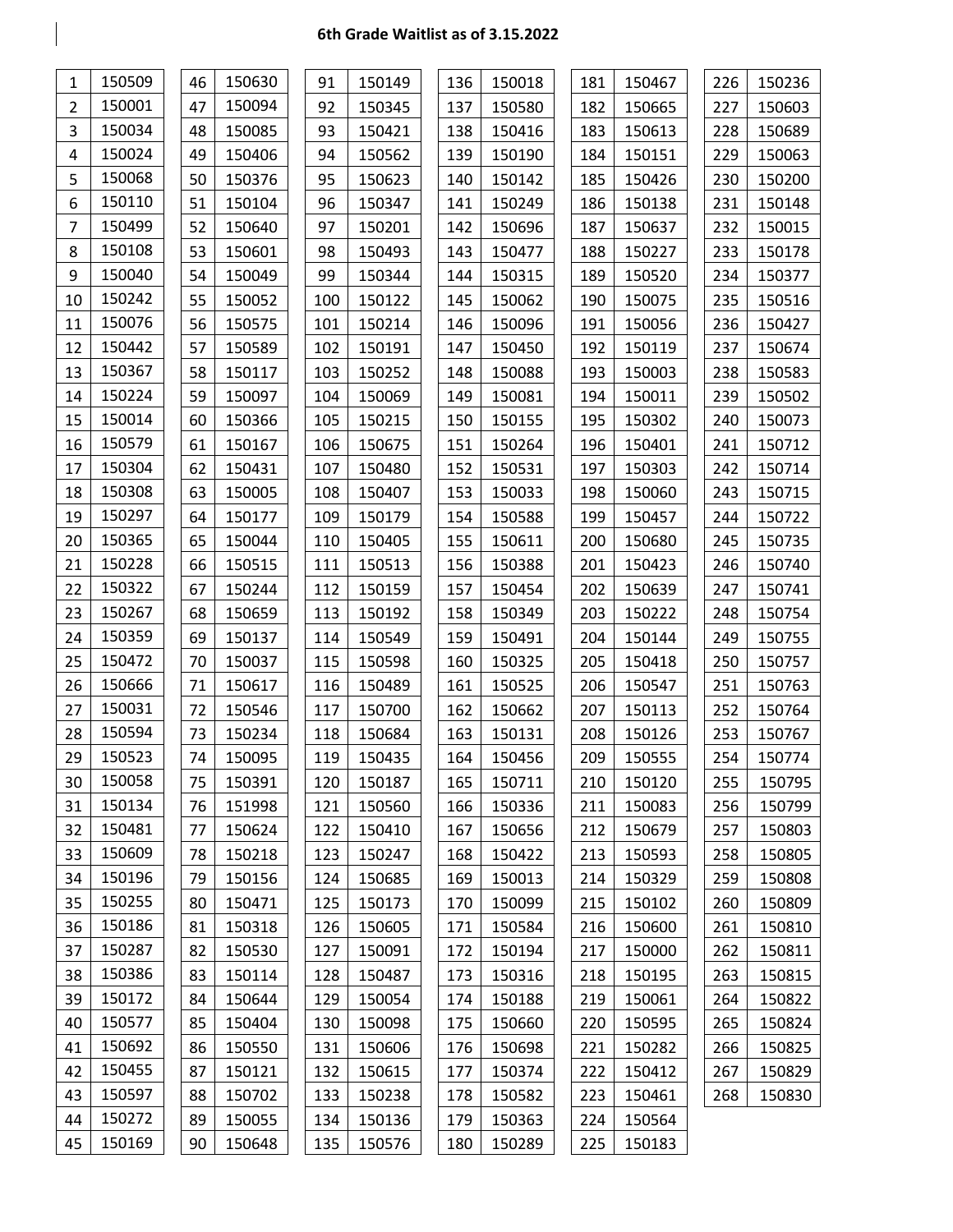| 1  | 150333 | 41 | 150226 | 81 | 150791 |
|----|--------|----|--------|----|--------|
| 2  | 150392 | 42 | 150257 | 82 | 150793 |
| 3  | 150651 | 43 | 150100 | 83 | 150802 |
| 4  | 150379 | 44 | 150473 | 84 | 150812 |
| 5  | 150548 | 45 | 150673 | 85 | 150816 |
| 6  | 150556 | 46 | 150419 |    |        |
| 7  | 150273 | 47 | 150321 |    |        |
| 8  | 150306 | 48 | 150053 |    |        |
| 9  | 150092 | 49 | 150553 |    |        |
| 10 | 150002 | 50 | 150271 |    |        |
| 11 | 150429 | 51 | 150522 |    |        |
| 12 | 150205 | 52 | 150077 |    |        |
| 13 | 150478 | 53 | 150505 |    |        |
| 14 | 150213 | 54 | 150270 |    |        |
| 15 | 150494 | 55 | 150517 |    |        |
| 16 | 150437 | 56 | 150181 |    |        |
| 17 | 150019 | 57 | 150408 |    |        |
| 18 | 150507 | 58 | 150204 |    |        |
| 19 | 150253 | 59 | 150298 |    |        |
| 20 | 150338 | 60 | 150561 |    |        |
| 21 | 150394 | 61 | 150441 |    |        |
| 22 | 150479 | 62 | 150296 |    |        |
| 23 | 150059 | 63 | 150671 |    |        |
| 24 | 150334 | 64 | 150436 |    |        |
| 25 | 150262 | 65 | 150371 |    |        |
| 26 | 150604 | 66 | 150283 |    |        |
| 27 | 150259 | 67 | 150199 |    |        |
| 28 | 150312 | 68 | 150295 |    |        |
| 29 | 150511 | 69 | 150718 |    |        |
| 30 | 150240 | 70 | 150719 |    |        |
| 31 | 150041 | 71 | 150720 |    |        |
| 32 | 150541 | 72 | 150738 |    |        |
| 33 | 150653 | 73 | 150742 |    |        |
| 34 | 150697 | 74 | 150746 |    |        |
| 35 | 150536 | 75 | 150747 |    |        |
| 36 | 150290 | 76 | 150748 |    |        |
| 37 | 150291 | 77 | 150749 |    |        |
| 38 | 150438 | 78 | 150750 |    |        |
| 39 | 150261 | 79 | 150751 |    |        |
| 40 | 150307 | 80 | 150779 |    |        |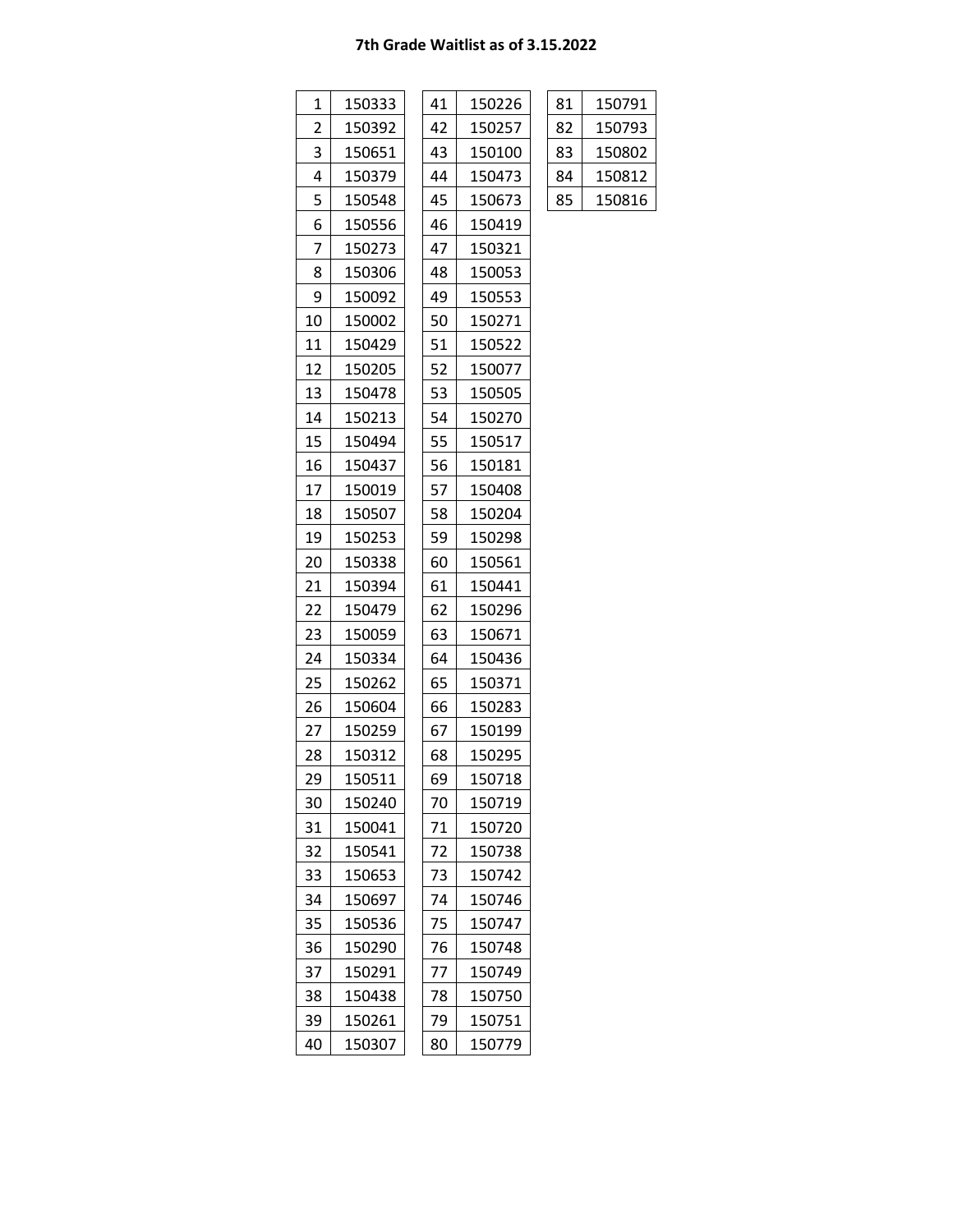| 1              | 150831 | 42 | 150265 |
|----------------|--------|----|--------|
| $\overline{2}$ | 150230 | 43 | 150356 |
| 3              | 150328 | 44 | 150642 |
| 4              | 150165 | 45 | 150233 |
| 5              | 150618 | 46 | 150647 |
| 6              | 150587 | 47 | 150029 |
| 7              | 150369 | 48 | 150220 |
| 8              | 150581 | 49 | 150678 |
| 9              | 150320 | 50 | 150202 |
| 10             | 150239 | 51 | 150390 |
| 11             | 150532 | 52 | 150443 |
| 12             | 150105 | 53 | 150447 |
| 13             | 150409 | 54 | 150462 |
| 14             | 150599 | 55 | 150189 |
| 15             | 150254 | 56 | 150340 |
| 16             | 150127 | 57 | 150453 |
| 17             | 150638 | 58 | 150650 |
| 18             | 150463 | 59 | 150346 |
| 19             | 150533 | 60 | 150627 |
| 20             | 150417 | 61 | 150089 |
| 21             | 150078 | 62 | 150446 |
| 22             | 150668 | 63 | 150693 |
| 23             | 150375 | 64 | 150158 |
| 24             | 150425 | 65 | 150004 |
| 25             | 150428 | 66 | 150612 |
| 26             | 150632 | 67 | 150288 |
| 27             | 150206 | 68 | 150716 |
| 28             | 150103 | 69 | 150723 |
| 29             | 150251 | 70 | 150739 |
| 30             | 150305 | 71 | 150743 |
| 31             | 150107 | 72 | 150780 |
| 32             | 150266 | 73 | 150781 |
| 33             | 150046 | 74 | 150782 |
| 34             | 150526 | 75 | 150796 |
| 35             | 150275 | 76 | 150797 |
| 36             | 150160 | 77 | 150813 |
| 37             | 150030 | 78 | 150814 |
| 38             | 150669 | 79 | 150817 |
| 39             | 150043 | 80 | 150818 |
| 40             | 150232 | 81 | 150820 |
| 41             | 150475 | 82 | 150821 |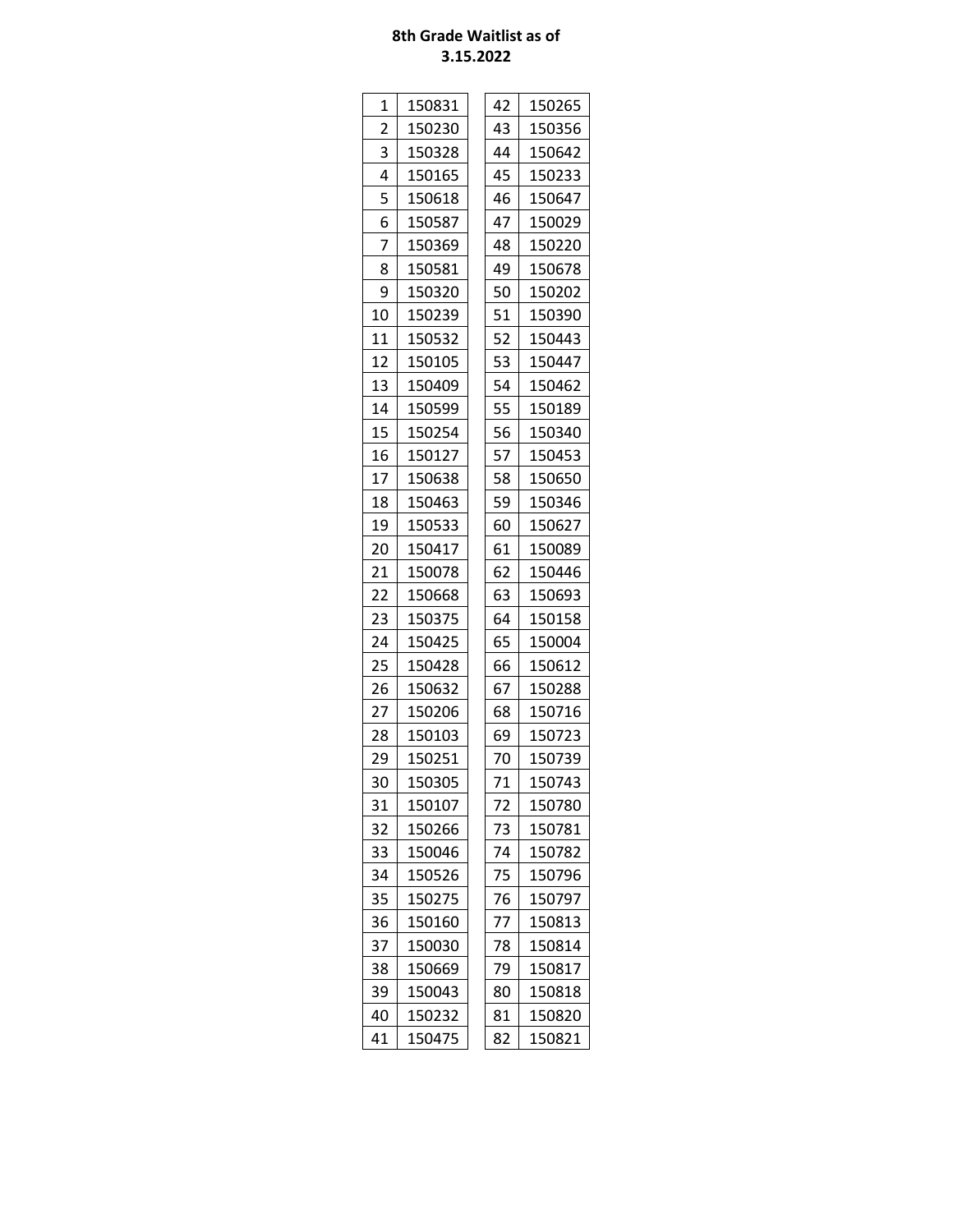Г

| 1              | 150492 | 41 | 150608 | 81  | 150281 | 121 | 150687 | 161 | 150701 | 201 | 150708 |
|----------------|--------|----|--------|-----|--------|-----|--------|-----|--------|-----|--------|
| $\overline{2}$ | 150672 | 42 | 150444 | 82  | 150009 | 122 | 150353 | 162 | 150314 | 202 | 150709 |
| 3              | 150633 | 43 | 150176 | 83  | 150663 | 123 | 150285 | 163 | 150278 | 203 | 150713 |
| 4              | 150558 | 44 | 150384 | 84  | 150368 | 124 | 150430 | 164 | 150335 | 204 | 150717 |
| 5              | 150398 | 45 | 150032 | 85  | 150434 | 125 | 150324 | 165 | 150381 | 205 | 150721 |
| 6              | 150326 | 46 | 150090 | 86  | 150514 | 126 | 150385 | 166 | 150383 | 206 | 150724 |
| 7              | 150348 | 47 | 150551 | 87  | 150140 | 127 | 150231 | 167 | 150567 | 207 | 150726 |
| 8              | 150440 | 48 | 150154 | 88  | 150485 | 128 | 150342 | 168 | 150185 | 208 | 150727 |
| 9              | 150115 | 49 | 150451 | 89  | 150300 | 129 | 150449 | 169 | 150670 | 209 | 150729 |
| 10             | 150628 | 50 | 150607 | 90  | 150084 | 130 | 150051 | 170 | 150498 | 210 | 150730 |
| 11             | 150299 | 51 | 150235 | 91  | 150484 | 131 | 150725 | 171 | 150035 | 211 | 150731 |
| 12             | 150569 | 52 | 150710 | 92  | 150093 | 132 | 150649 | 172 | 150350 | 212 | 150737 |
| 13             | 150141 | 53 | 150602 | 93  | 150482 | 133 | 150258 | 173 | 150171 | 213 | 150744 |
| 14             | 150022 | 54 | 150372 | 94  | 150132 | 134 | 150682 | 174 | 150645 | 214 | 150752 |
| 15             | 150364 | 55 | 150483 | 95  | 150208 | 135 | 150212 | 175 | 150164 | 215 | 150753 |
| 16             | 150330 | 56 | 150026 | 96  | 150197 | 136 | 150355 | 176 | 150395 | 216 | 150756 |
| 17             | 150269 | 57 | 150504 | 97  | 150614 | 137 | 150508 | 177 | 150506 | 217 | 150758 |
| 18             | 150112 | 58 | 150658 | 98  | 150539 | 138 | 150168 | 178 | 150400 | 218 | 150759 |
| 19             | 150488 | 59 | 150414 | 99  | 150635 | 139 | 150116 | 179 | 150277 | 219 | 150765 |
| 20             | 150106 | 60 | 150309 | 100 | 150566 | 140 | 150510 | 180 | 150279 | 220 | 150766 |
| 21             | 150458 | 61 | 150686 | 101 | 150223 | 141 | 150571 | 181 | 150198 | 221 | 150768 |
| 22             | 150496 | 62 | 150157 | 102 | 150109 | 142 | 150699 | 182 | 150317 | 222 | 150769 |
| 23             | 150080 | 63 | 150486 | 103 | 150128 | 143 | 150469 | 183 | 150020 | 223 | 150773 |
| 24             | 150087 | 64 | 150079 | 104 | 150210 | 144 | 150534 | 184 | 150497 | 224 | 150778 |
| 25             | 150268 | 65 | 150147 | 105 | 150565 | 145 | 150568 | 185 | 150023 | 225 | 150787 |
| 26             | 150256 | 66 | 150146 | 106 | 150241 | 146 | 150641 | 186 | 150332 | 226 | 150789 |
| 27             | 150704 | 67 | 150433 | 107 | 150389 | 147 | 150470 | 187 | 150101 | 227 | 150790 |
| 28             | 150411 | 68 | 150631 | 108 | 150695 | 148 | 150465 | 188 | 150021 | 228 | 150792 |
| 29             | 150616 | 69 | 150500 | 109 | 150045 | 149 | 150125 | 189 | 150065 | 229 | 150794 |
| 30             | 150135 | 70 | 150620 | 110 | 150319 | 150 | 150284 | 190 | 150570 | 230 | 150800 |
| 31             | 170010 | 71 | 150331 | 111 | 150354 | 151 | 150578 | 191 | 150393 | 231 | 150804 |
| 32             | 150243 | 72 | 150535 | 112 | 150070 | 152 | 150066 | 192 | 150129 | 232 | 150806 |
| 33             | 150245 | 73 | 150293 | 113 | 150130 | 153 | 150012 | 193 | 150337 | 233 | 150807 |
| 34             | 150311 | 74 | 150047 | 114 | 150621 | 154 | 150038 | 194 | 150538 | 234 | 150819 |
| 35             | 150527 | 75 | 150036 | 115 | 151999 | 155 | 150339 | 195 | 150657 | 235 | 150827 |
| 36             | 150625 | 76 | 150150 | 116 | 150248 | 156 | 150592 | 196 | 150182 | 236 | 150828 |
| 37             | 150399 | 77 | 150133 | 117 | 150610 | 157 | 150402 | 197 | 150123 |     |        |
| 38             | 150596 | 78 | 150557 | 118 | 150466 | 158 | 150174 | 198 | 150260 |     |        |
| 39             | 150280 | 79 | 150586 | 119 | 150286 | 159 | 150646 | 199 | 150655 |     |        |
| 40             | 150464 | 80 | 150193 | 120 | 150207 | 160 | 150705 | 200 | 150585 |     |        |